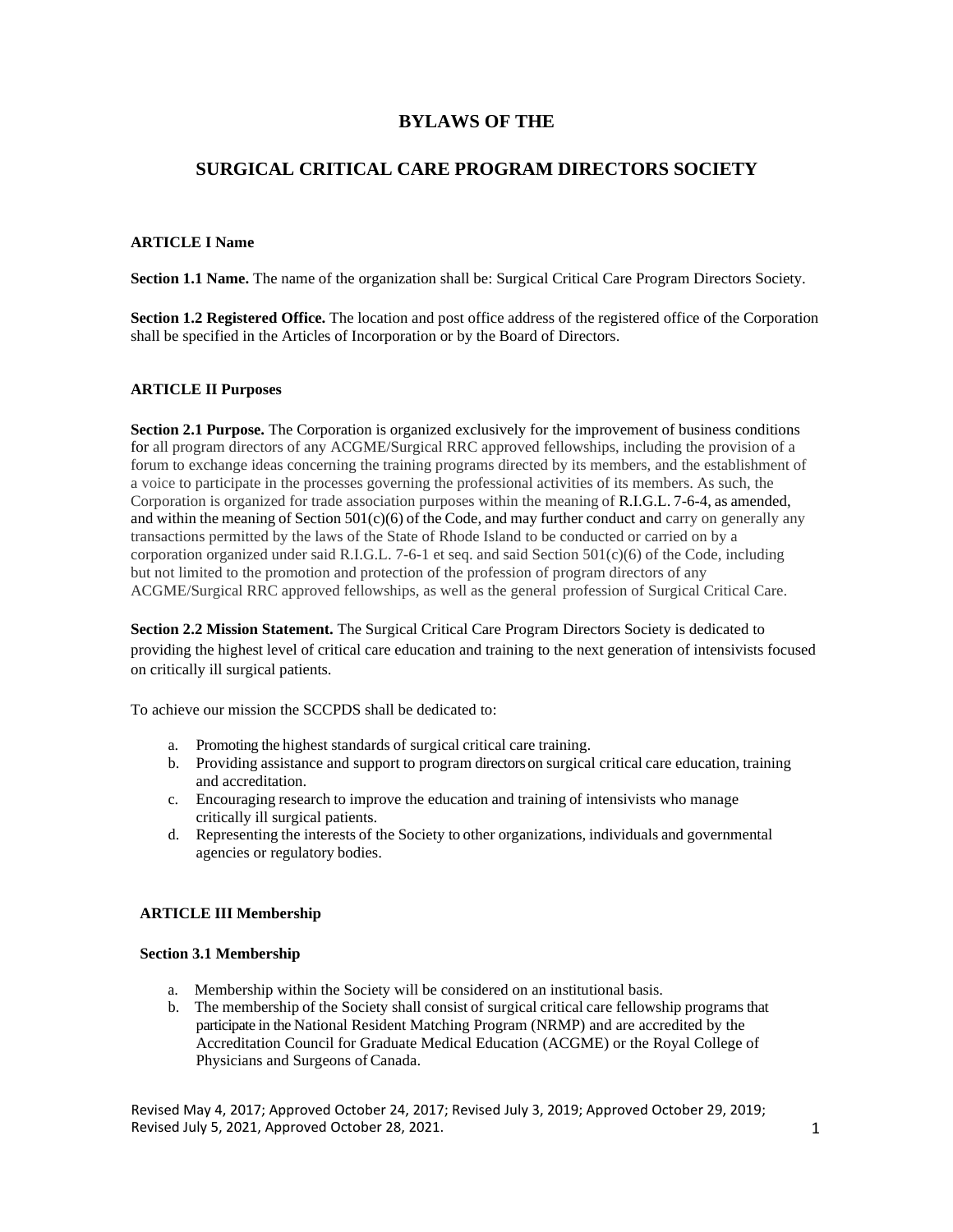- c. Provisional Membership will be awarded to programs who submit a formal application for fellowship. Provisional membership will be for a period limited to 2 years following the submission of the fellowship application. Provisional membership will convert to a full membership pending successful accreditation. Failure to get accredited will result in the expiration of the provisional membership.
- d. Each institutional member shall be represented by the Program Director and Associate Program Director (if that position exists) of the accredited program.
- e. At the institutional level, participation may be conferred to faculty interested in surgical critical care education.
- f. The maximum number of members per institution is four.
- g. Former program directors may remain full members of the Society for five (5) years.
- h. Past presidents of the Society may remain members for up to 3 years following their presidency. Past presidents will not count against the maximum institutional number of four.
- i. The Society does not discriminate in membership based on age, race, gender, ethnicity, religion, or disability.

## **Section 3.2 Admission, Retention and Termination of Membership**

- a. Admission to Membership: Institutional members are eligible for membership in the Society following successful accreditation of their program as outlined in Section 3.1. Active membership is conferredupon receipt of annual dues by the Society.
- b. Membership Retention:
	- 1. The requirements for an institution to maintain continual membership in the Society are: a) ongoing accreditation of the fellowship program, b) maintenance of annualdues, c) participation in the NRMP, if appropriate.
- c. Termination of Membership:
	- 1. Membership shall be terminated for dues in arrears for a period of three (3) years.
	- 2. Membership may be terminated for those programs that fail to maintain accreditation or violate the NRMP Participation Agreement.

## **ARTICLE IV Meetings**

**Section 4.1 Date and Place of Meetings.** Meeting of the members shall be held during each calendar year at a time and location designated by the Board of Directors and stated in the notice of meeting or in a duly executed waiver of notice thereof.

**Section 4.2 Special Meetings.** Special meetings of the Members, for any purpose or purposes, may be called at any time by the Board of Directors, or by a quorum of Members constituting at least ten percent of the membership. Upon receipt of any written request from a source authorized to call such a meeting it shall be the duty of the Secretary to call a special meeting of the members to be held at such time, not more than one hundred and twenty days after the receipt of the request.

**Section 4.3 Notice.** Written notice of every meeting of the members, specifying the place, date of the meeting, and hour shall be given either personally, by mail, or electronically (by e-mail or fax) at least five days prior to the meeting, to the institutional designee at each Member institution.

**Section 4.4 Quorum.** A meeting of members duly called shall not be organized for the transaction of business unless a quorum of Members entitled to vote is present. One third (33%) of member institutions shall constitute a quorum. If a meeting of the members cannot be organized because a quorum has not attended, the Members present shall have power, except as otherwise provided by statute, to adjourn the meeting to such time and place as they may determine.

Revised May 4, 2017; Approved October 24, 2017; Revised July 3, 2019; Approved October 29, 2019; Revised July 5, 2021, Approved October 28, 2021. 2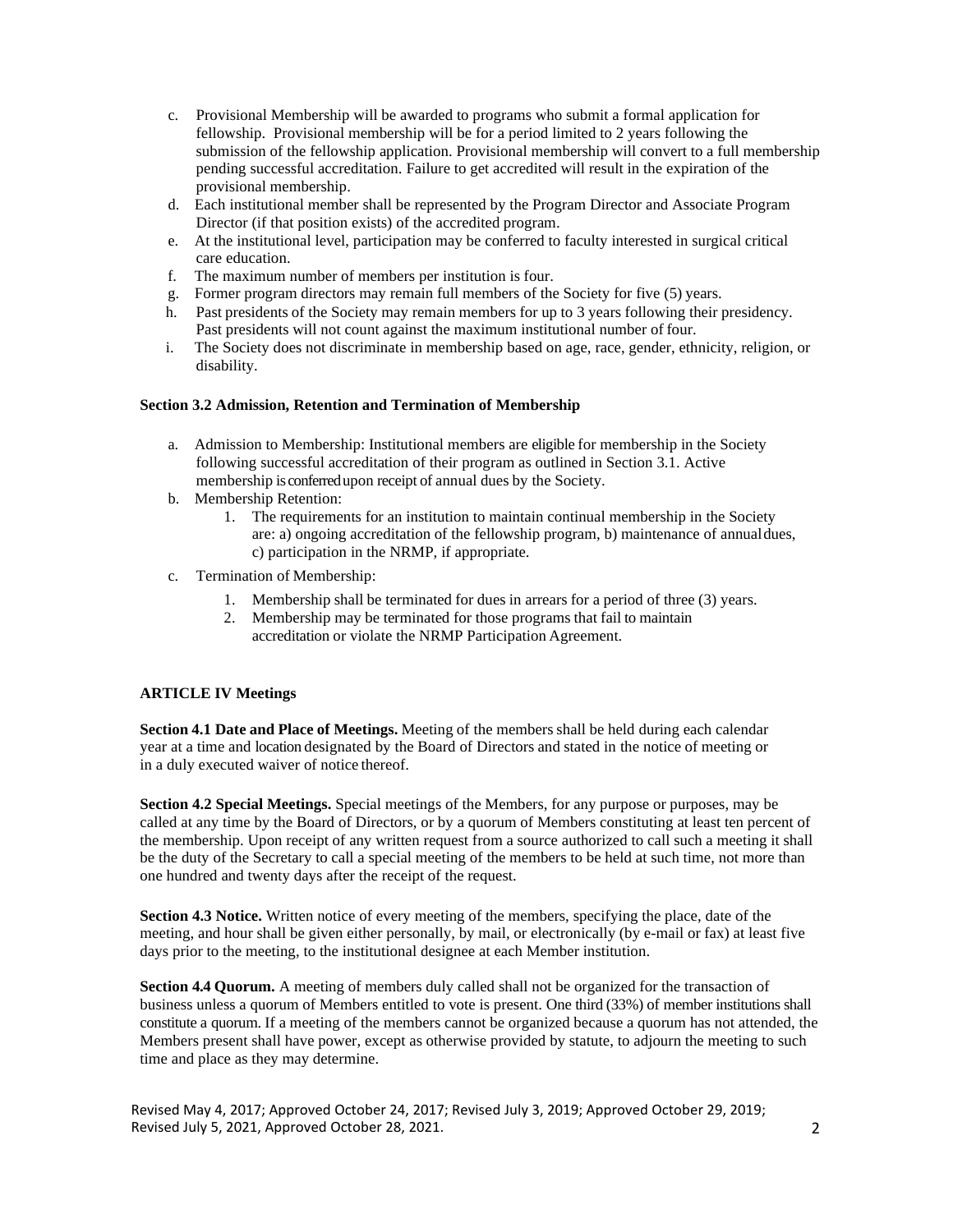## **ARTICLE V Voting**

**Section 5.1. Voting for Directors.** In an election for Directors, each institution is entitled to one vote. As outlined in Section 3.1.

**Section 5.2 Voting on Business of the Society.** In matters before the Society that require a vote, each institution is entitled to one vote.

**Section 5.3 Provisional Members** will not be voting members of the Society.

**Section 5.4 Manner of Voting.** Voting shall be oral or electronic unless otherwise required by law, the President, or the majority of Members present vote to require voting by ballot or the vote is sufficiently disputed to require written ballots to determine the position of those Members entitled to vote. Elections and matters before the Society require a simple majority.

## **ARTICLE VI Board of Directors**

**Section 6.1 Composition and Number of Directors.** The Board of Directors of the Society shall consist of the President, the President Elect, the Secretary, the Treasurer, the Immediate Past President, and two members elected from the membership. Board members who are absent two consecutive board meetings may be replaced by action of the Board.

## **Section 6.2 Term of Board Service**

- a. The President will serve a term of one year.
- b. The President–Elect shall serve a term of one year and assume the position of President at the end of the current President's term.
- c. The Secretary and Treasurer shall each serve as members of the Board of Directors for a term of three years.
- d. Two (2) at-large members of the Board of Directors shall each serve one three-year term.

**Section 6.3 Board of Director Meetings.** The Board of Directors shall meet at least twice annually. Special meetings may be called at any time by the President, or by written request of a majority of the Board of Directors. A majority of the Board of Directors shall constitute a quorum for the transaction of business. Notice shall be given to all Directors in person, or by telephone, electronically (by e-mail or fax), or by mail, at least two days prior to any regular meeting. The notice of the Directors' meeting shall include the purpose of the meeting.

**Section 6.4 Duties and Powers.** The Board of Directors shall have the responsibility for managing the affairs of the Society, and to transact all business required to carry out the objectives of the Society.

**Section 6.5 Vacancies.** Whenever an unanticipated vacancy occurs among the elected members of the Board of Directors, the Board of Directors may appoint a member in good standing to fill the unexpired term of such individual until the next regular election of the Society. If that vacancy occurs in the position of President the President elect will immediately assume the office of President and the position of President elect will remain vacant. At the next annual meeting the membership shall vote on a new President elect.

**Section 6.6 Conference Telephone.** One or more Directors may participate in a meeting of the Board of Directors by means of conference telephone or similar communications equipment by means of which all persons participating in the meeting can hear eachother.

**Section 6.7 Compensation.** Nothing herein contained shall be construed to preclude any Director from serving the Corporation in any other capacity and receiving compensation thereof.

Revised May 4, 2017; Approved October 24, 2017; Revised July 3, 2019; Approved October 29, 2019; Revised July 5, 2021, Approved October 28, 2021. 3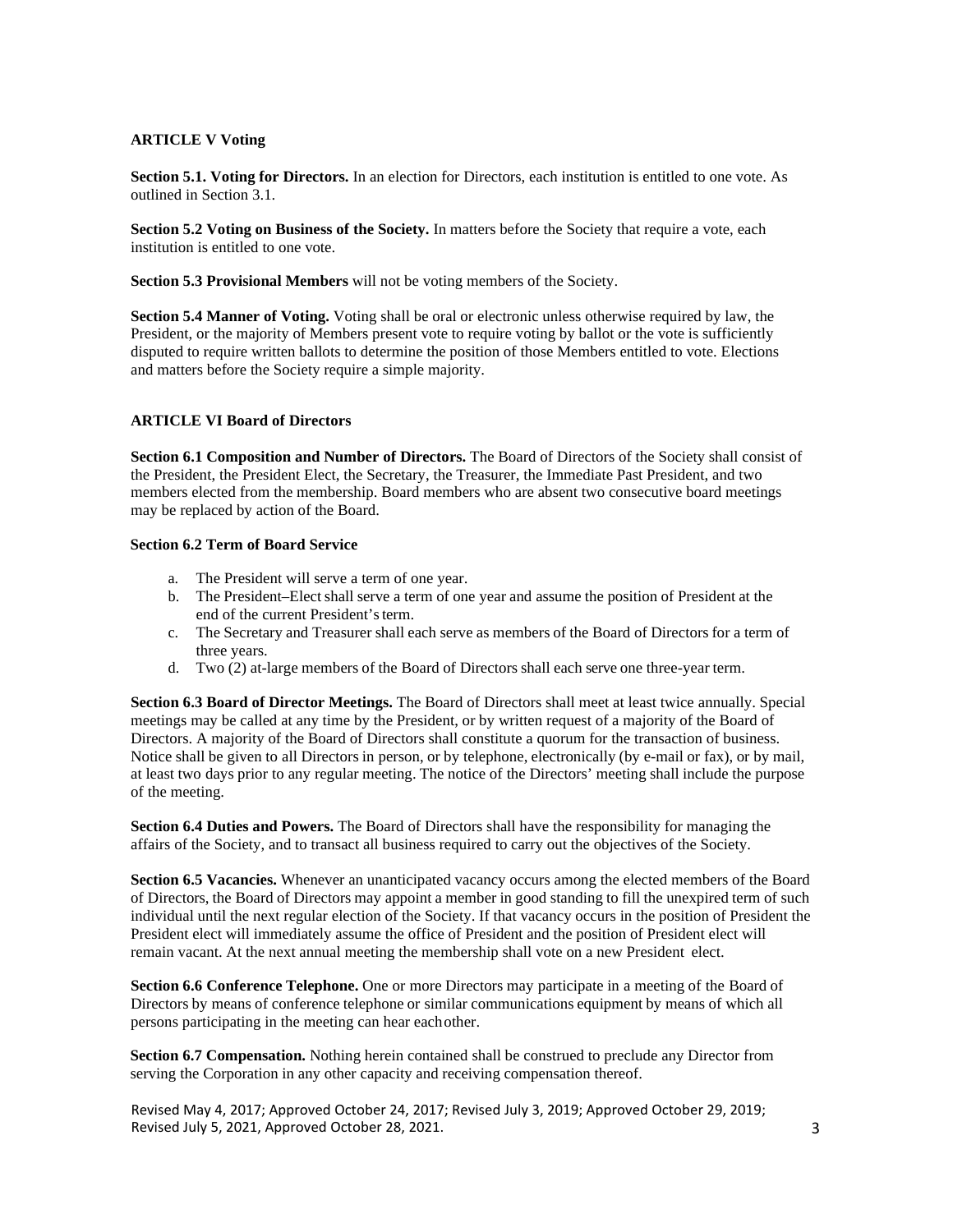## **ARTICLE VII Committees**

## **Section 7.1 Nominating Committee**

- a. This Committee shall be chaired by the Immediate Past President and consist of current President, President-elect and two (2) members chosen by the chair (Immediate Past President).
- b. The duties of the Nominating Committee shall be to present a slate of nominees for the following offices of the Society in the year that a vacancy is to be expected: President; President Elect; Secretary; Treasurer; and two (2) members-at-large for the Board of Directors. Additional nominationsfor any position may be made from the floor during the annual meeting.

**Section 7.2 Governance Committee.** The responsibilities of the Governance Committee shall be to review the bylaws annually and make recommendations to the Board of Directors as to any needed revisions or amendments. These recommendations shall be made in sufficient time to allow the membership to vote on any proposed changes. The committee shall consist of three members at large (Chairperson of the Committee and two other members). Members shall be appointed by the President following the annual business meeting of the society. The term of service will be one year.

**Section <b>7.3** Audit Committee. The responsibilities of the Audit Committee shall be to review the financial status of the Society. The committee shall prepare a written report to the Board and membership at the annual meeting. The committee shall consist oftwo members at large (Chairperson of the Committee and one other member). Members shall be appointed by the President following the annual business meeting of the society. The term of service will be one year.

**Section 7.4 Education Committee.** The responsibilities of the Education Committee include promoting the surgical critical care curricula recommended by the SCCPDS, developing tools to assist surgical critical care educators and trainees, and encourage the development of innovative approaches to surgical critical care education. The committee shall consist of up to nine members (chairperson and eight other members). Members shall be appointed by the President following the annual business meeting of the society. The term of service shall be two years.

**Section 7.5 Communications Committee.** The responsibilities of the Communications Committee shall be to develop tools, content, and strategies to communicate SCCPDS activities using the SCCPDS website and social media. The committee shall consist of up to nine members (chairperson and eight other members). Members shall be appointed by the President following the annual business meeting of the society. The term of service shall be two years.

**Section 7.6 Ad Hoc Committees.** The President may, from time to time, appoint such ad hoc committees as deemed necessary to conduct the affairs of the Society. The structure, term, and duties of such ad hoc committees shall be as determined by the President subject to the approval of the Board of Directors.

**Section 7.7 Vacancies.** Any vacancies in the composition of any Standing Committee or Ad Hoc Committee may be filled by Presidential appointment for the unexpired term of the individual vacancy.

## **ARTICLE VIII Officers**

**Section 8.1 Officers.** The Officers of the Surgical Critical Care Program Directors Society shall be the President, President Elect, Immediate Past President, Secretary, and Treasurer. Only members are eligible to be elected to these offices.

**Section 8.2 President.** The President shall preside at all regular and special meetings of the Society and the Board of Directors. The President shall be responsible for the appointment of all standing and ad hoc committees and shall serve as an ex-officio member of all committees. The President shall act for the Society in the event of any contingency not covered by the bylaws.

Revised May 4, 2017; Approved October 24, 2017; Revised July 3, 2019; Approved October 29, 2019; Revised July 5, 2021, Approved October 28, 2021. 4